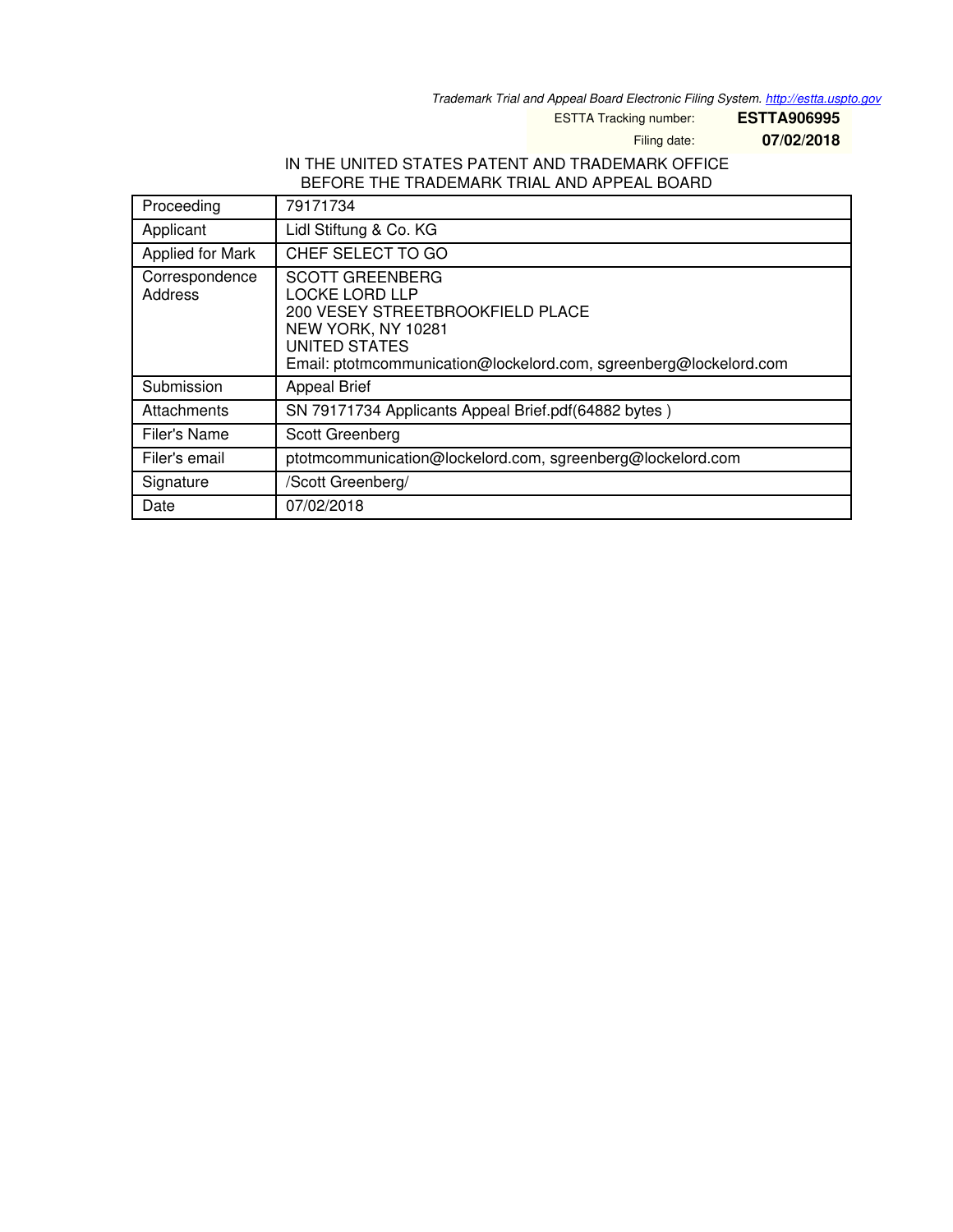# **IN THE UNITED STATES PATENT AND TRADEMARK OFFICE BEFORE THE TRADEMARK TRIAL AND APPEAL BOARD**

) ) ) ) ) )

> ) )

In re Lidl Stiftung & Co. KG  $\begin{array}{ccc} \text{S.} & \text{S.} \\ \text{S.} & \text{S.} \\ \text{S.} & \text{S.} \end{array}$   $\begin{array}{ccc} \text{Examining} \\ \text{B.} \\ \text{A.} \\ \text{B.} \end{array}$ Trademark: (a)

) Law Office 117 ) Keyla Maria Gandara



Application Filed: February 6, 2015 )

Commissioner for Trademarks P.O. Box 1451 Alexandria, VA 22313-1451

# **APPLICANT'S APPEAL BRIEF**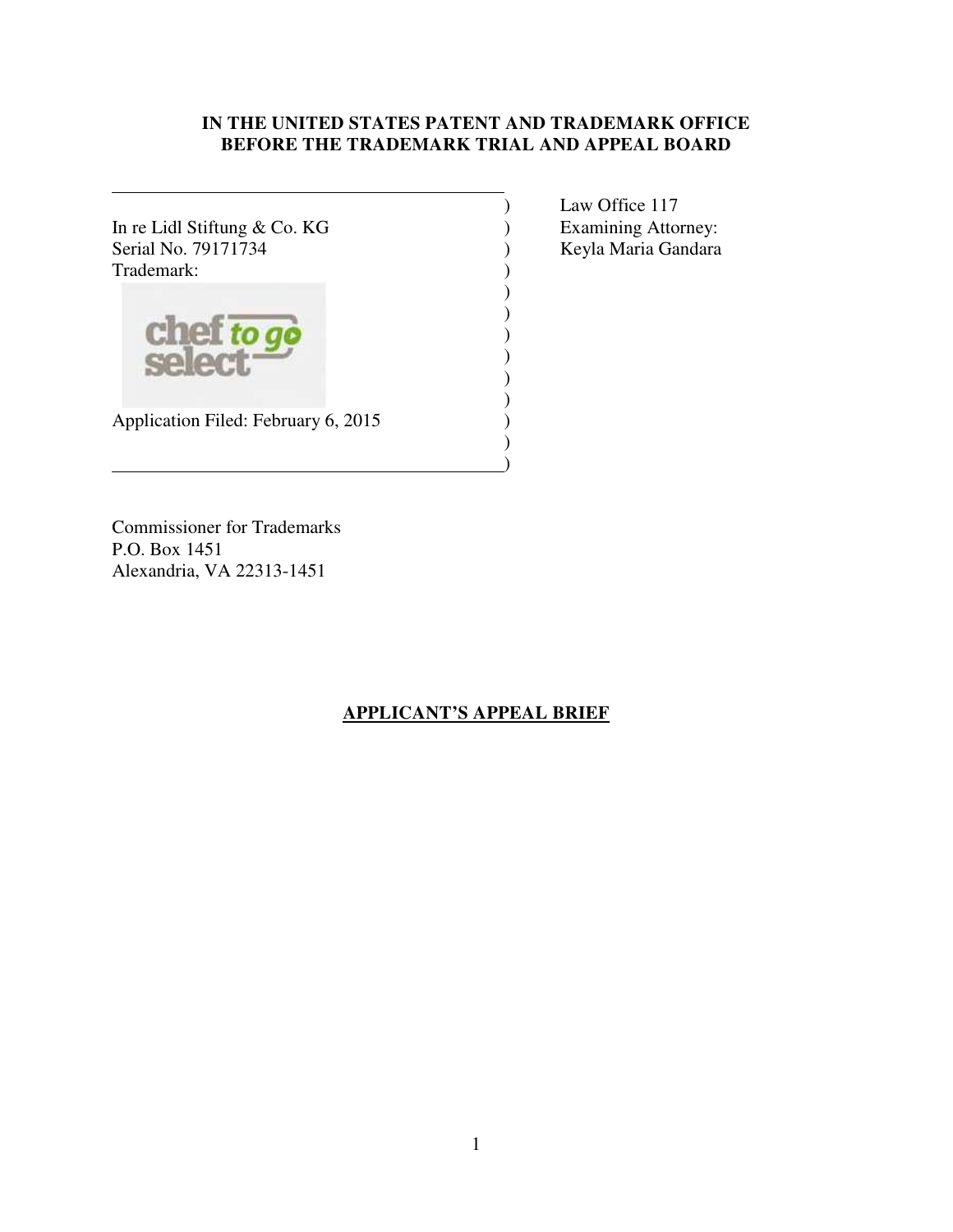# **TABLE OF CONTENTS**

|           | III. There Is No Likelihood of Confusion Between Applicant's Mark and The Cited Mark6 |  |
|-----------|---------------------------------------------------------------------------------------|--|
| A.        |                                                                                       |  |
| <b>B.</b> |                                                                                       |  |
|           |                                                                                       |  |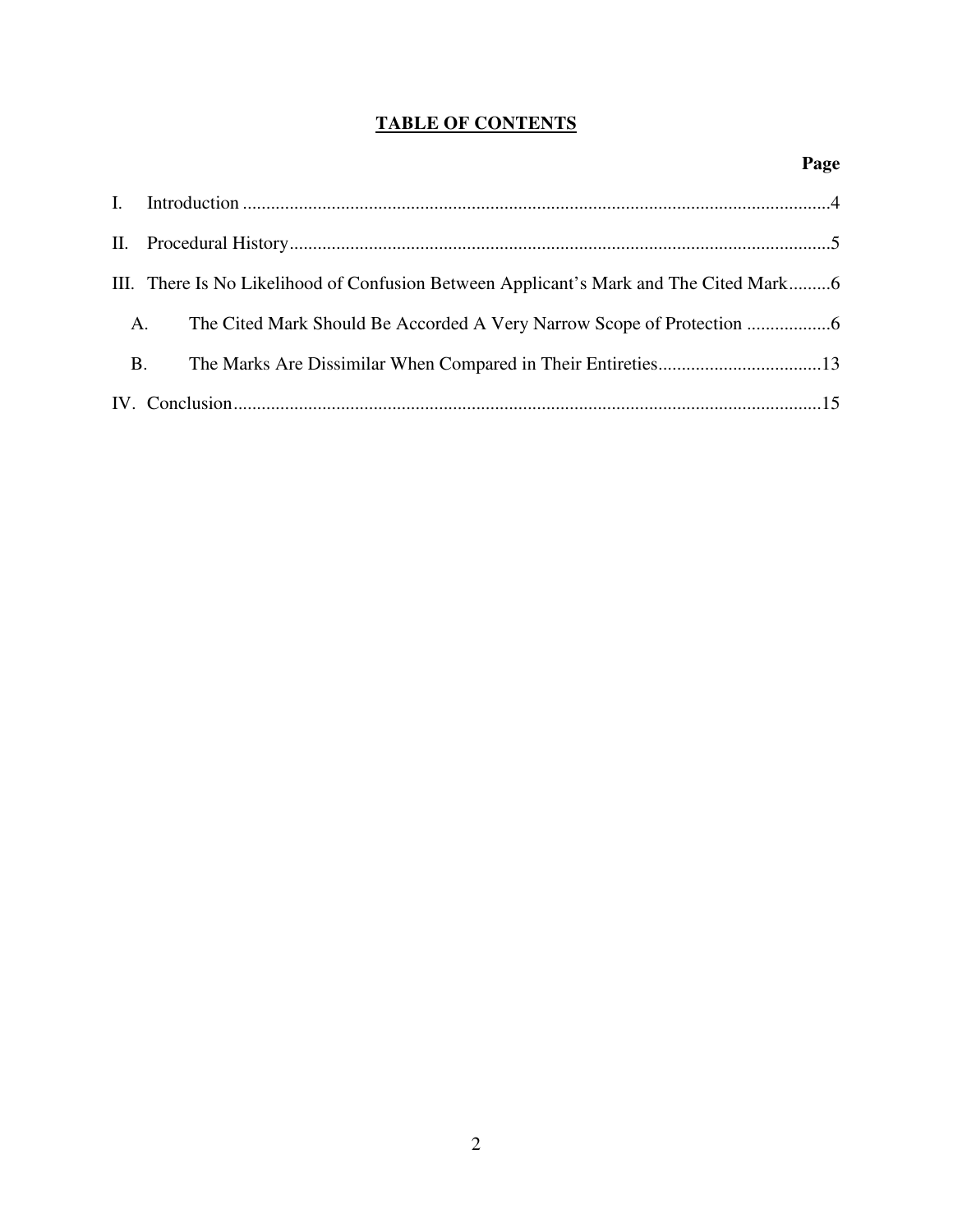# **TABLE OF AUTHORITIES**

| Page(s)                                                                           |  |  |
|-----------------------------------------------------------------------------------|--|--|
| <b>Cases</b>                                                                      |  |  |
| Coach/Braunsdorf Affinity, Inc. v. 12 Interactive, LLC,                           |  |  |
| In re E. I. du Pont de Nemours & Co.,                                             |  |  |
| In re Hamilton Bank,                                                              |  |  |
| In re Hartz Hotel Services, Inc.,                                                 |  |  |
| In re Huncke & Jochheim,                                                          |  |  |
| Juice Generation, Inc. v. GS Enters. LLC,                                         |  |  |
| Kellogg Co.v. Pack'em Enters. Inc.,                                               |  |  |
| Plus Products v. Natural Organics, Inc.,                                          |  |  |
| Sure-Fit Products Company v. Saltzson Drapery Company,                            |  |  |
| <b>Statutes and Rules</b>                                                         |  |  |
|                                                                                   |  |  |
| <b>Treatises</b>                                                                  |  |  |
| 4 J. Thomas McCarthy, <i>Trademarks and Unfair Competition</i> , § 23:48 (5th ed. |  |  |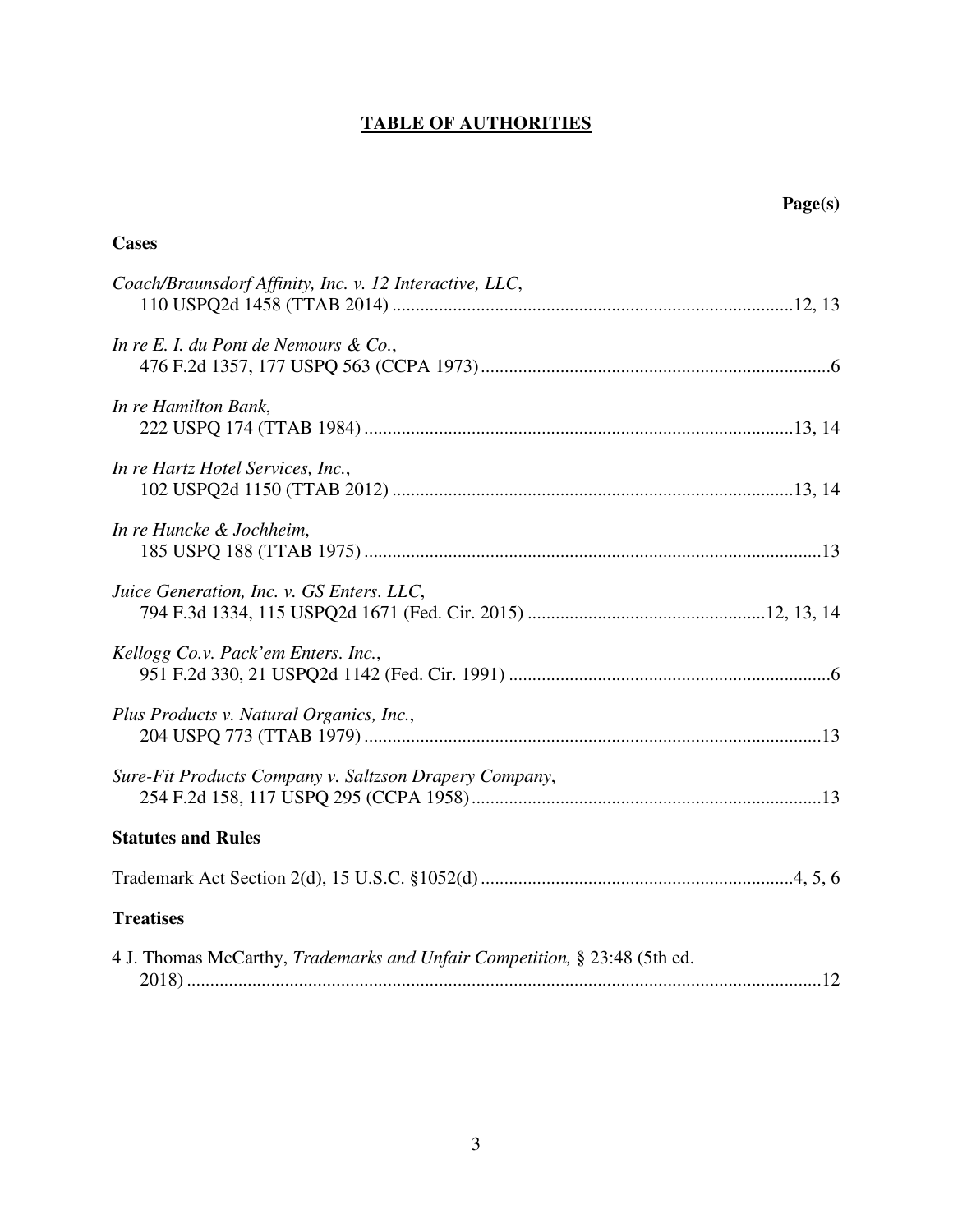#### **APPLICANT'S APPEAL BRIEF**

#### I. **Introduction**

Applicant's mark is the following, in connection with "sushi" in Class 30:



(the words "To Go" and "Select" have been disclaimed).

Registration has been finally refused under Section 2(d) of the Trademark Act, 15 U.S.C. §1052(d), based on Reg. No. 3873838 for the mark "CHEF SELECT" (in standard characters), also in connection with "sushi" in Class 30. The record shows that the term "Chef Select" is commonly used and understood to indicate that the contents of sushi products offered by many parties have been carefully or preferentially selected by the preparer. This extensive use of "Chef Select" specifically in connection with sushi establishes that said term is highly suggestive with regard to sushi and, therefore, the cited mark, consisting solely of this term in connection with "sushi", should be accorded a very narrow scope of protection.

In view of the very narrow scope of protection to be accorded to the mark "Chef Select", Applicant's mark in its entirety, including its additional word and design elements, makes a substantially different commercial impression and is not likely to cause confusion with a mark consisting of the term "Chef Select" *per se*. Particularly, in Applicant's mark the words "to go', even if descriptive, are completely unlike anything in the cited mark and significantly add to the meaning of Applicant's mark; and the eye-catching stylization and design elements in and surrounding "to go" (a) draw attention to said term, (b) make an impact on the overall impression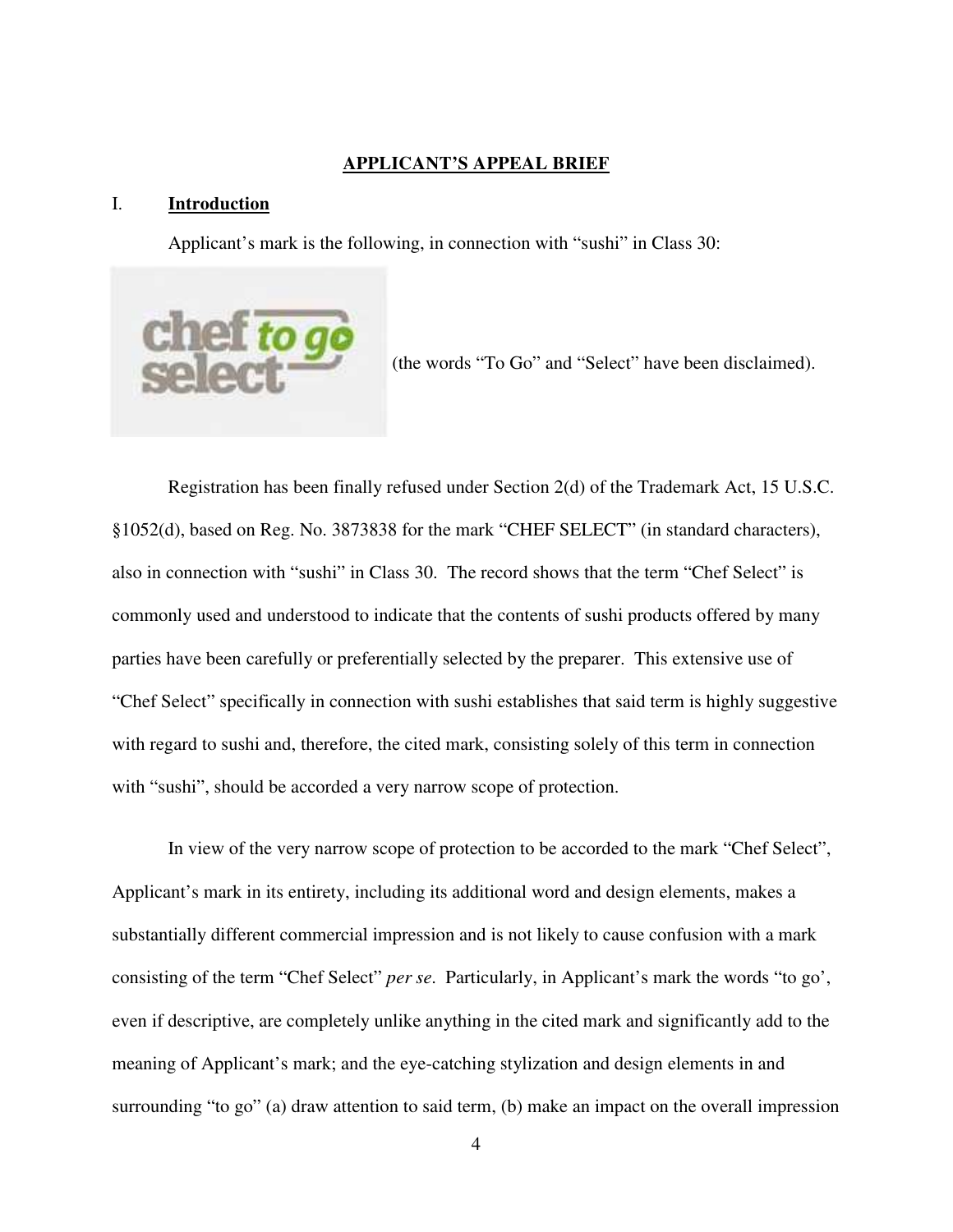of Applicant's mark such that the word element of the mark could just as easily be perceived as "chef to go select" as "chef select to go", and (c) also incorporates a "play-button" arrow design within the letter "o" in "go" which adds yet another connotation to the commercial impression of Applicant's mark not found in the cited mark.

## II. **Procedural History**

Applicant filed the subject application for the mark set out above in connection with a variety of food products in Classes 29, 30 and 31. Registration was initially partially refused under Section  $2(d)$ , in connection with various items of goods which were then in the subject application, based on the following four separately owned registrations:

- Reg. No. 3769435 for CHEFS SELECT (standard characters) for "egg product; processed eggs; pre-mixed eggs; pre-mixed eggs for use in the food service industry; prepasteurized eggs for use in the food service industry" in International Class 29.
- Reg. No. 3873838 for CHEF SELECT (standard characters) for "sushi" in International Class 30.
- Reg. No. 4156570 for CHEF'S SELECT (standard characters) for "spices and seasonings" in International Class 30.
- Reg. No. 4282252 for CHEF SELECT (standard characters) for "beef" in International Class 29

The partial refusals based on the other three cited registrations were eventually

withdrawn, but the Examining Attorney has maintained a final refusal, with respect to the item of

goods "sushi" in the subject application, based on Reg. No. 3873838. Applicant has divided all

of the other goods except "sushi" into a divisional application, Serial No. 79975390, which has

been approved for publication.<sup>1</sup>

 $1$  The goods covered by divisional application Serial No. 79975390 are as follows: Class 29: Meat, sausage, not live fish, poultry and game; meat products, namely, fish burger patties and turkey burger patties, hamburger, unroasted hamburger patties, bacon, ham, corned beef, smoked pork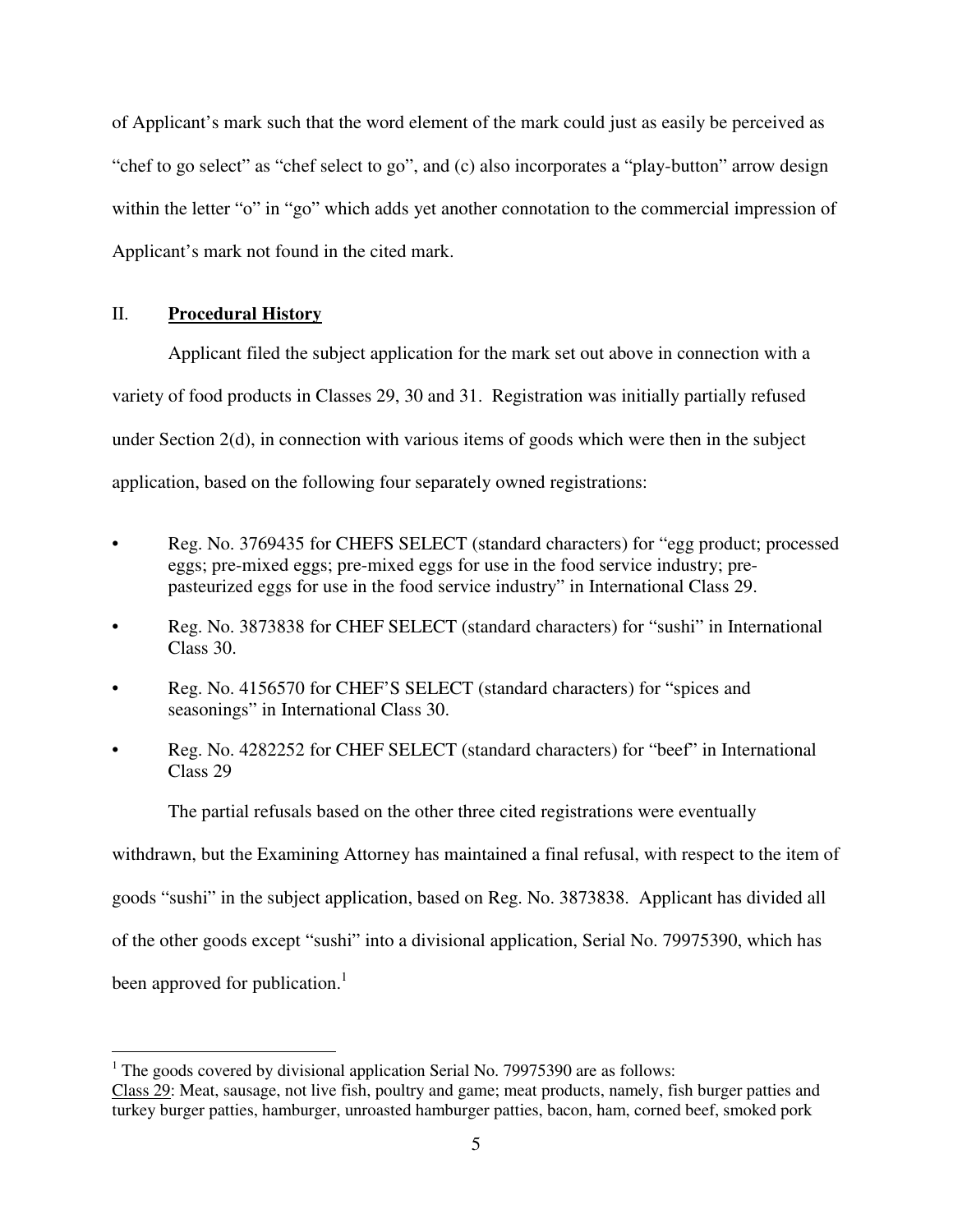# III. **There Is No Likelihood of Confusion Between Applicant's Mark and The Cited Mark**

## A. **The Cited Mark Should Be Accorded A Very Narrow Scope of Protection**

The determination of likelihood of confusion under Section 2(d) is based on an analysis of all of the probative facts in evidence that are relevant to the factors bearing on the issue of likelihood of confusion. *In re E. I. du Pont de Nemours & Co.,* 476 F.2d 1357, 177 USPQ 563, 567 (CCPA 1973). In a given case, any of the *du Pont* factors may play a more prominent, and even dispositive, role in the analysis. *Kellogg Co.v. Pack'em Enters. Inc.,* 951 F.2d 330, 21 USPQ2d 1142, 1145 (Fed. Cir. 1991). Here, the absence of a likelihood of confusion between the two marks is evident from a consideration of the dissimilarity of the marks, when considered in conjunction with the proven commercial and conceptual weakness of the cited mark.

chop, minced meat, meatballs, savory spreads consisting of meat, meat preserves, beef brawn, luncheon meats, roast beef, beef steak, meat loaf, Leberkäse being sausage product made from combinations of ham, pork, veal and liver, cold cuts of roast beef, cold cuts of roast pork, turkey breast; sausage products, namely, chorizo, salami, cold cuts of salami, sausage preserves, bologna-type sausage, sausage and meat salad, pastrami, fried sausage, liver sausage, black pudding; fish preserves; chicken products, namely, chicken breast filets, chicken wings, chicken roast, chicken legs, chicken sticks, chicken nuggets, savory spreads consisting of chicken, cold cuts of roast chicken; game products, namely, salami from deer, ham from wild boar, salami from wild boar game goulash, game preserve; eggs; milk products excluding ice cream, ice milk and frozen yoghurt; preserved, frozen, dried, cooked and processed fruits and vegetables; sandwich fillings consisting primarily of meat, sausage, fish, poultry, game, sea food, potatoes, eggs, preserved, frozen, dried, cooked and processed fruits or vegetables and/or cheese, included in this class; delicatessen salads consisting primarily of meat, not live fish, poultry, game, sausage, sea food, potatoes, eggs, preserved, frozen, dried, cooked and processed fruits or vegetables and/or cheese, included in this class; semi-prepared meals, ready-to-eat meals and frozen food, in particular consisting solely or essentially of meat, fish, poultry, game, seafood, potatoes, prepared fruit, vegetables and/or cheese, included in this class; fresh fruits and vegetables, in chopped form or in the form of prepared salads. Class 30: Farinaceous food pastes for human consumption; rice; cereal products, namely, breakfast cereals, processed cereals; sauces for use as condiments; spices; delicatessen salads, consisting essentially of farinaceous food pastes, rice and cereals, including with added processed fruit and/or vegetables; semiprepared meals and ready-to-eat meals, in particular consisting solely or essentially of pasta and/or rice and/or wholemeal products and/or baked goods and/or confectionery, included in this class; frozen food, in particular consisting solely or essentially of pasta and/or rice and/or wholemeal products and/or baked goods and/or confectionery, included in this class; pasties being pastries; pizzas; pizza products, namely, pizza sauce, pizza dough, pizza crust mixes, pizza crusts, pizza flour, pizza spices, prepared pizza meals, topped pizza, frozen pizza, small pizza pastries; farinaceous food pastes, including being ready-to-serve and/or frozen, for human consumption; snacks made from cereals; muesli snacks; edible sandwiches; hot dog sandwiches; turnovers; sandwiches; filled rolls, namely, sandwich wraps; filled baguettes. Class 31: Fresh fruits and vegetables; fresh leaf lettuces.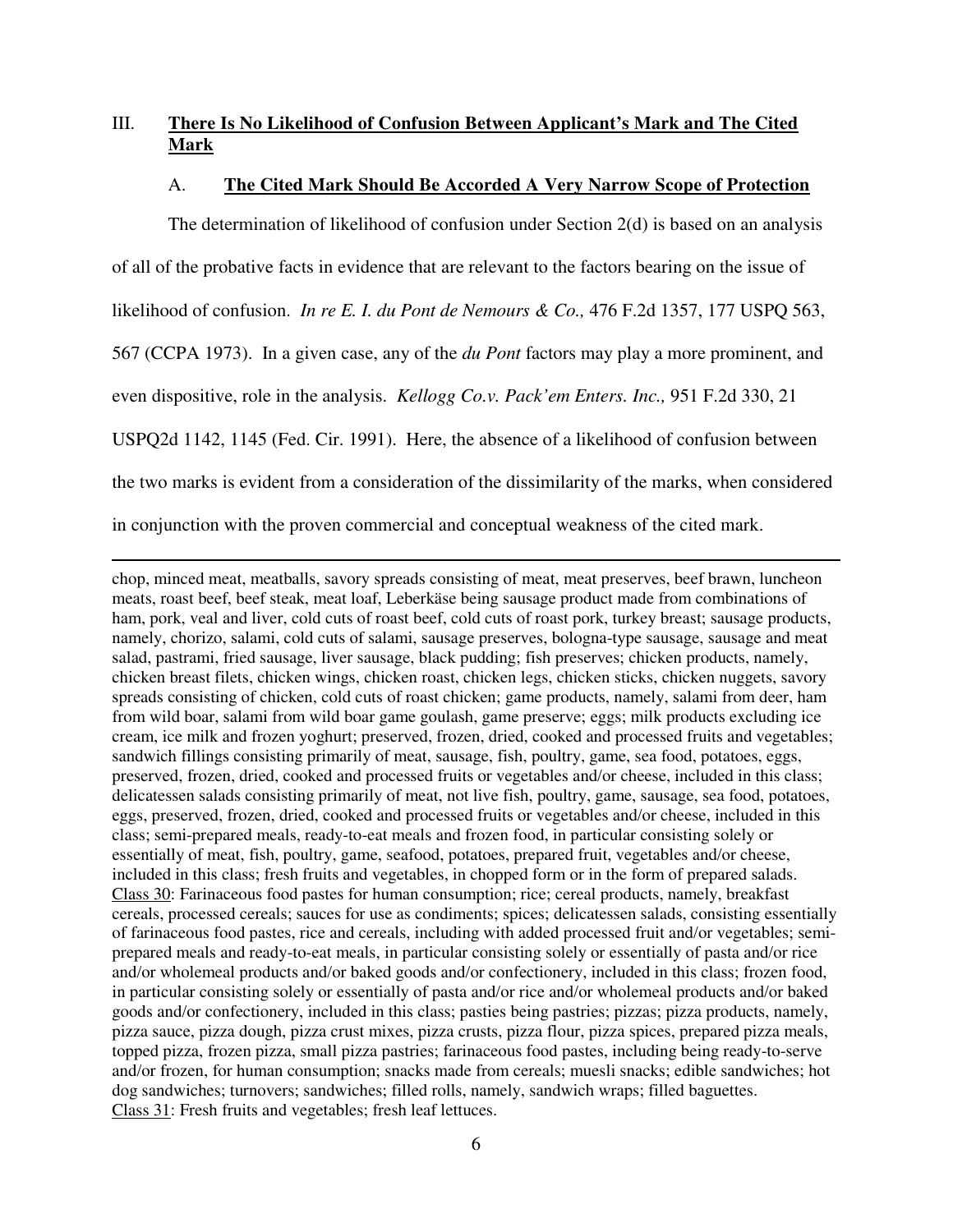The record shows that the word "Chef" is defined as a cook, and "Select" means chosen in preference over others, or carefully chosen. *See* dictionary.com definitions attached to March 15, 2016 Response to Office Action as Exhibits 1 and 2 (TSDR pp. 9 and 13). Therefore, in connection with sushi, which is defined as "a Japanese dish consisting of small balls or rolls of vinegar-flavored cold cooked rice served with a garnish of raw fish, vegetables or egg" (see the entry from the Oxford dictionary of US English attached to January 8, 2018 Request for Reconsideration, Exhibit 1; TSDR p. 14 ), "Chef Select" means that the contents of the sushi dish were carefully or preferentially chosen by a cook or preparer.

Moreover, the record shows that the phrase "Chef Select" is widely used in connection with sushi. Applicant has made of record extensive third-party use of the term "Chef Select" and/or "Chef's Select" specifically in connection with sushi. These third party uses, appearing in both product designations and product descriptions, indicate widespread usage and understanding of "Chef Select" as indicating that the contents of these sushi products of numerous parties have been carefully or preferentially selected by the preparer. Specifically, the following third-party uses are of record:

## **Uses in Connection With Sushi**

## January 8, 2018 Request for Reconsideration, Exhibit 2; TSDR pp. 15 – 42

- 1. "Chef's Select sushi rolls" -- provided by Aqua Blue, Atlanta, Georgia.
- 2. "Chef's Select Sushi With Roll" provided by Kiriba Sushi, Seattle, WA; www.zmenu.com
- 3. "Chef Select Sushi" name of one of the Sushi Platters provided by Megu Midtown, New York, NY; http://ordering.orders2.me
- 4. "Chef's Select Sushi" name for a group of sushi choices on the menu of Shiro Sushi, Plano, Texas; www.doordash.com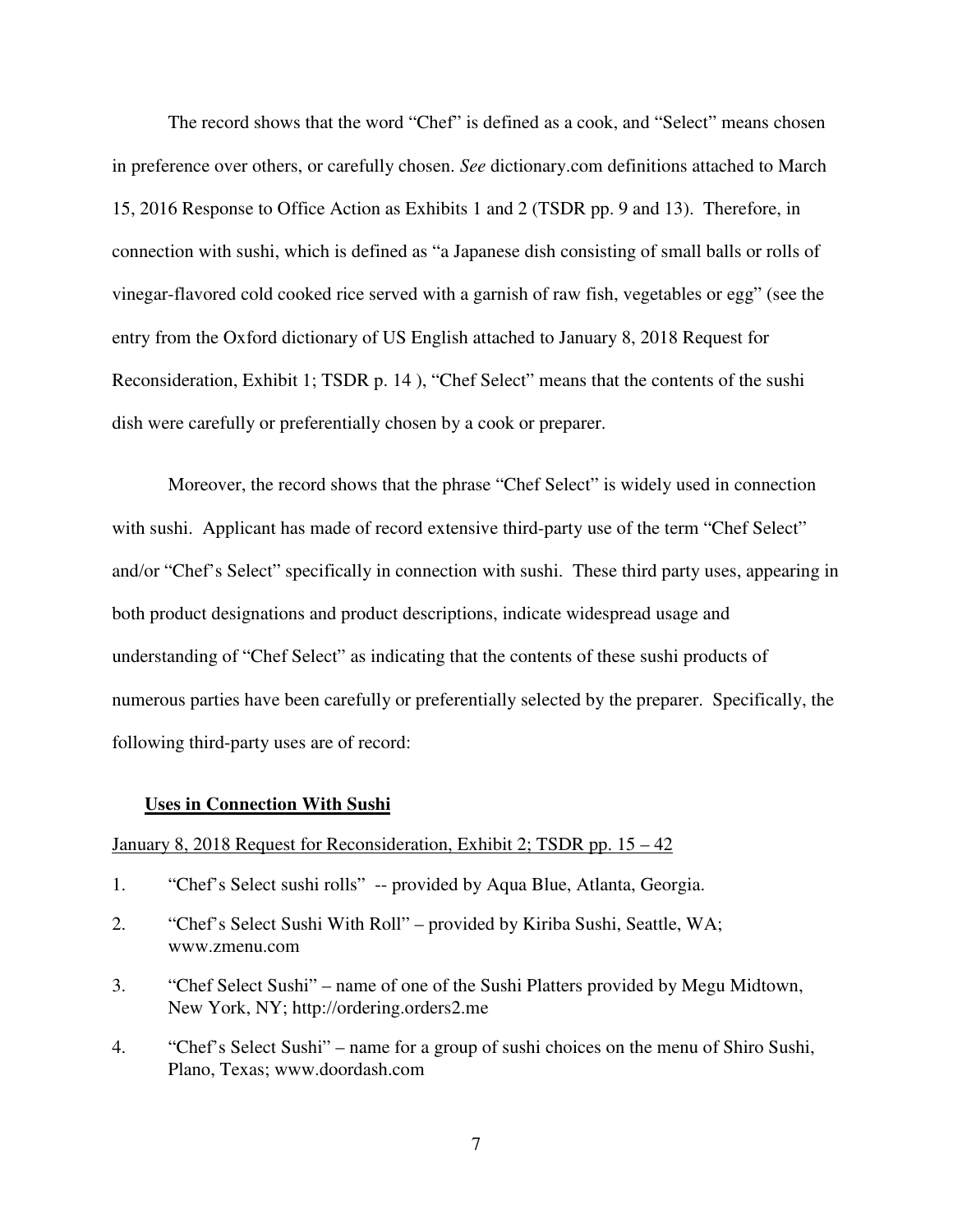- 5. "Chef select sushi of today's catch" provided by Noodle Café Zen, New York, NY; www.delivery.com
- 6. "chef select 5 pieces of assorted sushi" provided by Kabuki Fashion Sushi & Grill, Knoxville, TN; www.beyondmenu.com
- 7. "two chef's select veggie rolls" provided by Kemuri, Little Rock, Arkansas; www.bitesquad.com
- 8. "5 pcs of fresh chef's select assorted sushi" provided by Sumo Japanese Restaurant, Wenatchee, Washington; www.sumowen.com
- 9. "eight pieces of chef select sushi" provided by Suma Sushi, New York, NY; www.seamless.com
- 10. Sushi Deluxe "of chef's select" provided by Sumo Japanese Steak House & Sushi Bar, Virginia Beach, VA; www.sumosteakhouse.com
- 11. Sushi Sampler: "Four pieces of chef select nigari sushi" provided by Takara Japanese Restaurant, Medfield, MA; www.takarajapaneserestaurant.com
- 12. lunch special combining a special or premium roll "with 5 pieces of chef select sushi" provided by Crazy Rock'N Sushi, Los Angeles, CA; http://vivalafoodies.com
- 13. Sushi Combo: "Six pieces of nigari and a cucumber roll. Chef's select served with miso soup" – provided by Kyoto Sushi, Winnetka, IL; www.grubhub.com

# April 2, 2018 Request for Suspension, Remand and Reconsideration, Exhibits 1 and 2; 7  $TTABVUE$  11 – 55

- 14. Sushi Mori: "8 Pieces Chef Select Nigiri" provided by 8 At Luk Fu, Hanover, Maryland.
- 15. "8 pcs of chef select sushi" provided by Jade Palace, Farmingdale, New York; https://eat24hours.com
- 16. Sushi Sample: "Sakura Chef Select" provided by Sakura Café, Annapolis, Maryland; https://apps.wixrestaurants.com
- 17. "Chef Select Platters", including nigiri platter provided by Oceans Sushi & Raw Bar, Oceans at Arthurs, Little Rock, Arkansas.
- 18. "chef select roll" provided by Saisake Asian Bistro and Sushi Bar, Newport News, Virginia; http://saisakiasianbistro.com
- 19. Sushi Entree: "2 chef select roll" provided by Over Seas Asian Bistro, Suffern, New York; https://menuwithprice.com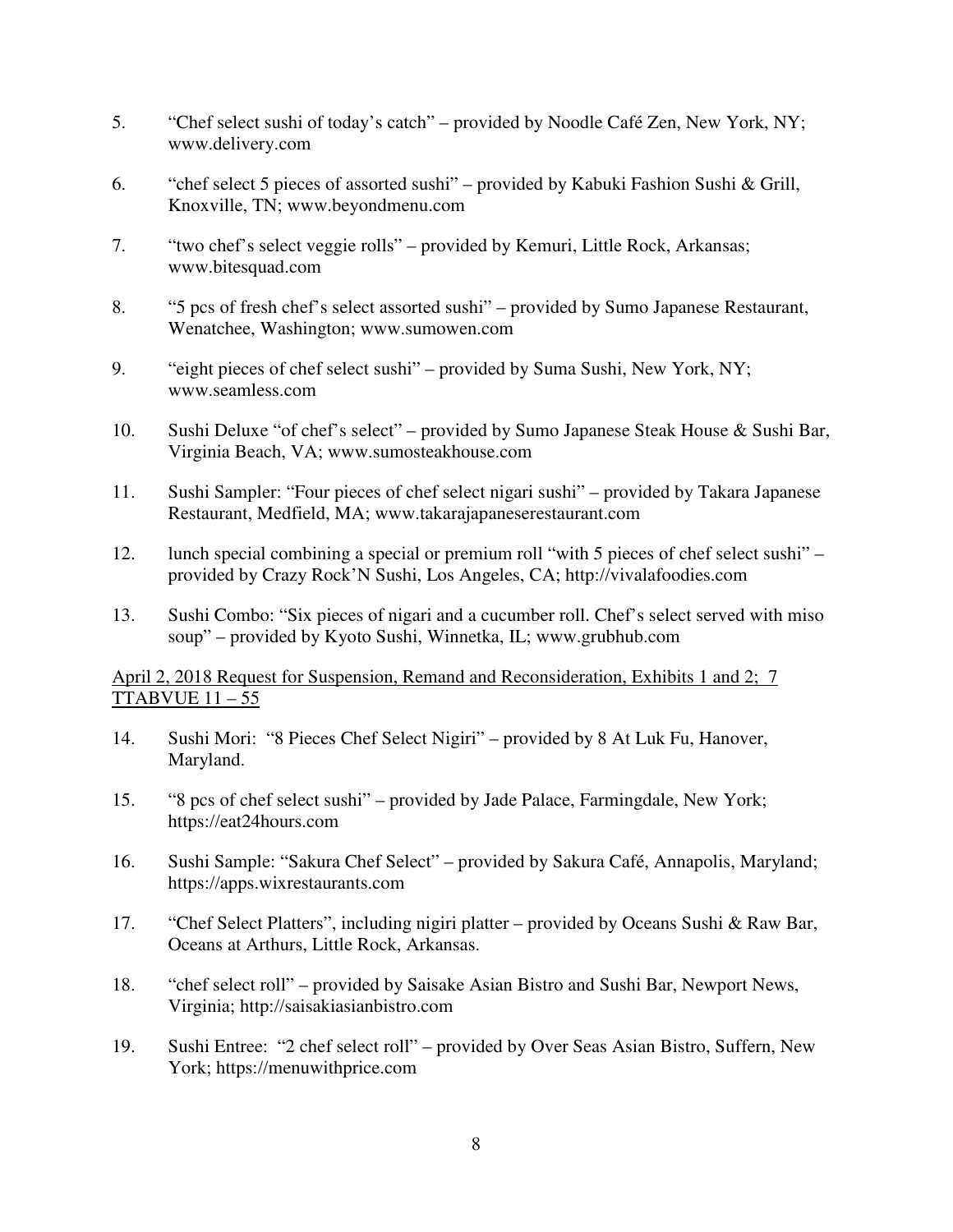- 20. "Chef Select Tuna, yellow tail, salmon, [etc.]" -- provided by Kabuki Romanza Japanese Steakhouse & Sushi Bar, Amarillo, Texas; www.facebook.com/KabukiRomanza
- 21. Sushi Entree: "Our Chef select…" provided by Beijing Hunan, Pottstown, Pennsylvania; www.beijinghunanpottstown.com
- 22. Kashi Sushi: "10 pcs. of chef's select sushi…" -- provided by Kashi Japanese, Rockville Centre, New York.
- 23. Sushi and Sashimi Deluxe: "7 pieces of chef select sushi…" -- provided by Nosoo Hibachi Sushi Sake, Allen, Texas; www.krave24.com
- 24. Sushi Boat: "assorted mix of chef's select nigiri…" -- provided by Koreana Asian Grill & Sushi, Toledo, Ohio; www.koreanatoledo.com
- 25. Sushi Dinner: "9 pcs. & 1 special roll (chef's select)" provided by Noda Hibachi & Sushi, White Plains, New York.
- 26. Sushi Sample: "4 pcs. assorted chef's select sushi" -- provided by Rainbow King, Bel Air, Maryland; http://eat24hrs.com
- 27. Chirashi Don: ""Chef select of assorted sashimi and vegetable over sushi rice" provided by Shari Sushi Bar, Chicago, Illinois; www.amazon.com
- 28. Regular Sushi Combination: "6 pcs. assortment of chef's select raw and cooked sushi" - provided by Koibito Sushi, Olympia, Washington; www.menuwithprice.com
- 29. Sushi Dinner: "All of fish are chef's select" Yang Ming, Salem, New Hampshire; www.i-want-sushi.com
- 30. Waraii Boat: From the sushi bar: "chef's select the freshest fishes of the day!" provided by Waraii Sushi, Oceanside, California; www.waraiisushi.com

The record also shows third-party use and active, separately owned registrations of "Chef

Select" and/or "Chef's Select" in connection with other food products, as follows:

## **Registrations for Food Products**

April 14, 2017 Response to Letter of Suspension, Exhibit 1; TSDR pp. 17 - 30

CHEF SELECT – Reg. No. 4282252 for "beef" in Class 29.

CHEFS SELECT – Reg. No. 3769435 for egg products in Class 29.

CHEF'S SELECT – Reg. No. 4156570 for "spices and seasonings" in Class 30.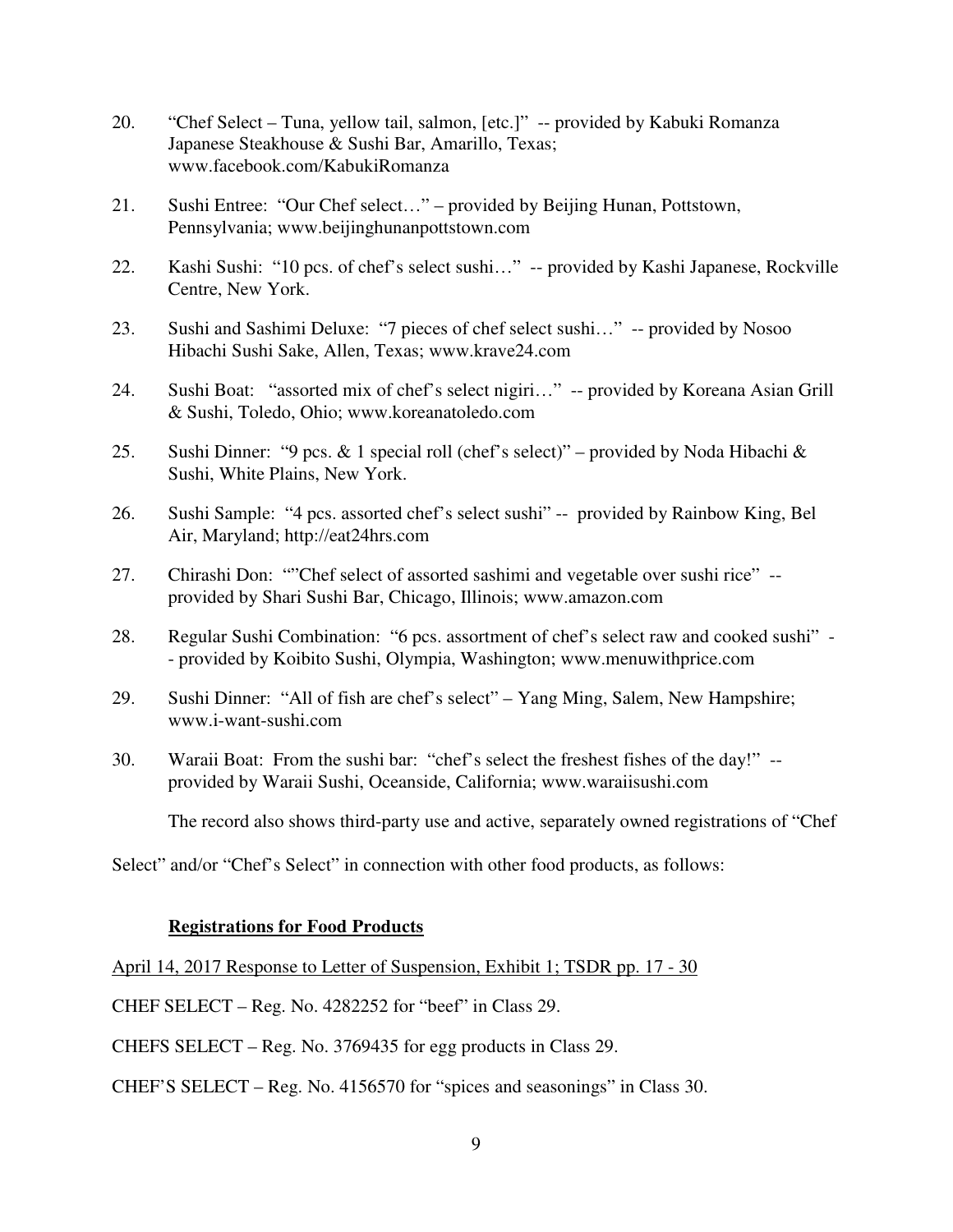CHEF'S SELECTION – Reg. No. 2196641 for "rice" in Class 30.

QUORN CHEF'S SELECTION – Reg. No. 5139376 for numerous food products in Classes 29 and 30 including meat substitutes, egg substitutes, seasoning mixes for sauces, and cooking sauces.

J.T.M. CHEF'S SELECTION – Reg. No. 4542285 for cheese sauces in Class 30.

OLIVARI CHEF'S SELECTION – Reg. No. 5050375 for "edible oils for use in the commercial food service industry" in Class 29.

BUTTERBALL EVERY DAY CHEF SELECTS --- Reg. No. 4464017 for various food products including meats and poultry products in Class 29.

PREGEL 5-STAR CHEF PASTRY SELECT – Reg. No. 4597905 for various food products in Classes 29 and 30 including fillings and pastes made of egg for use in making pastries.

LA SELECTION DU CHEF and Design – Reg. No. 42284429 for goods including grain seeds in Class 31.

# **Uses in Connection with Food Products**

April 14, 2017 Response to Letter of Suspension, Exhibit 2; TSDR pp. 31 – 79

Chef's Select cinnamon sticks – website listing for product of Gel Spice Co., Inc., Bayonne, NJ, owner of Reg. No. 4156570 above; www.amazon.com

Chef's Selection sashimi – website listing for sashimi items offered by Yonaka Modern Japanese Restaurant, Las Vegas, NV; www.yonakajapaneserestaurant.com

Chef Select catfish fillets and loins – website listing for fish product of Consolidated Catfish Producers, LLC, Isola, MS; www.countryselect.com

Chef's Selection rice – website listing for rice product from C&F Gold product line of C&F Foods Inc., City of Industry, CA, owner of Reg. No. 2196641 above.

Chef's Selections cheese dips and sauces – online press release for products of JTM Food Group, Harrison, OH, owner of Reg. No. 4542285 above.

Chef Selects turkey breast  $\&$  gravy – website listing for product of Butterball LLC, owner of Reg. No. 4464017 above.

Pregel 5 Star Chef Pastry Select coconut flavor product – website listing for product of PreGel America, owner of Reg. No. 4597905 above.

Botticelli Chef Select blended oil – website listing for products of Botticelli Foods, Hauppauge, NY; www.botellicellifoods.com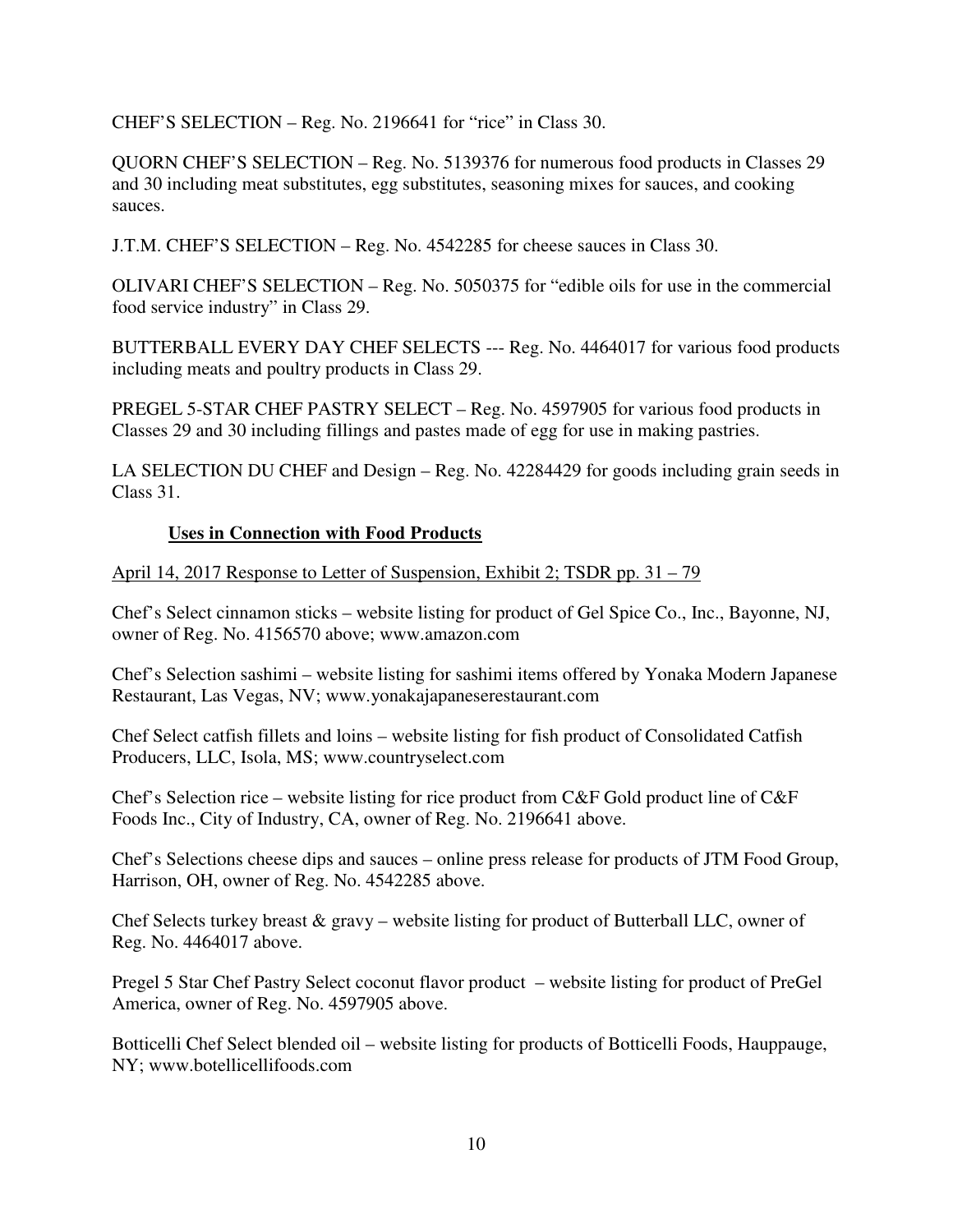Chef Select soy sauce – website listing for product of Lum Kum Kee of City of Industry, CA; http://us.lkk.com

Chef Select lemons – website listing for product of Limoniera Company, Santa Paula, CA; www.limoneiralifestyles.com

Mesclun Chef's Select salad greens – website listing for a product of Satur Farms; www.saturfarms.com

Chef Select natural flavors – website listing for products of Savoury Systems International, Inc. of Branchburg, NJ; http://savourysystems.com

Chef Select food store – website listing for store in Halethorpe, MD; www.mapquest.com

Chef Select 5 Day Plan prepared meals – website listing for prepared meals provided by Taste Haven, Long Island, NY; www.tastehaven.com

Healthy Chef Select prepared meals -- website listing for prepared meals provided by Healthy Chef Creations, Winter Park, FL; www.healthychefcreations.com

Chef's Select Meals prepared meals -- website listing for prepared meals provided by Homemade Healthy Meals, San Luis Obispo, CA; http://homemadehealthymeals.com

Chef Select Packages prepared meals – website listing for prepared meals provided by Green Turtle Market, Indian Harbour Beach, FL.

Chef Select Menu – prepared food items offered at Lockkeepers restaurant, Valley View, OH; www.lockkeepers.com

Chef Select oysters – oyster item offered at The Oceanaire Seafood Room restaurant; www.facebook.com/OceanaireSeafoodRoom

Chef Select dessert assortment – menu items offered at Bandar Restaurant, San Diego, CA; www.tripadvisor.com

January 8, 2018 Request for Reconsideration, Exhibit 3; TSDR pp. 43 – 60

Chef Select Blends – a product line of flavor blends, such as Szechwan type flavor -- provided by Savoury Systems International, Inc., Branchburg, NJ; https://savourysystems.com

Baby back pork ribs "with our chef's select spices" – provided by The Gateway Restaurant and Lodge, Three Rivers, California; http://places.singleplatform.com

Pork tenderloin medallions "with the chef's select seasonings" – provided by The Cellar Creekside Restaurant, Gravette. Arkansas; https://restaurantguru.com

Pit-beef Black Angus eye round of beef rubbed with "Chef's select seasonings and grilled" - provided by Chefs2Go Corporate Catering, Baltimore, MD; www.chefs2gocatering.com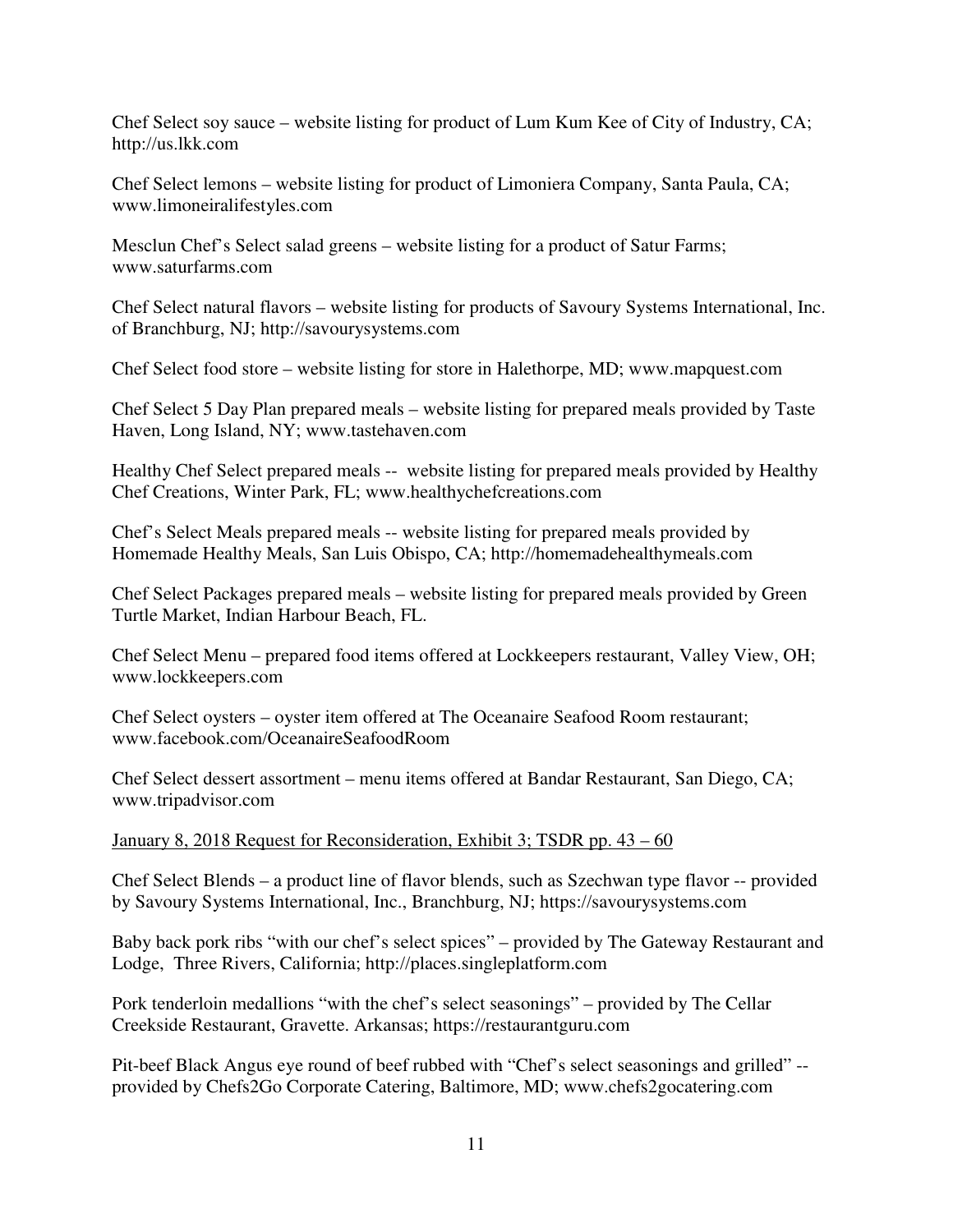Aloo palak "simmered in chef's select spices" – provided by Diva Indian Bistro, Somerville, Massachusetts; www.doordash.com

Crab Mac "N Cheese "baked with aged white cheddar béchamel and chef select spices" – provided by Pratt Street Ale House, Baltimore, Maryland; www.doordash.com

Aloo gobhi "quicktossed with chef select spices" – provided by Dosa Factory, Cambridge, Massachusetts; www.dosa-factory.com

Chef carved Marinated tenderloin "marinated in the chef's select seasonings" – provided by The Catering Company, Green Bay, Wisconsin.

Chicken pocket "blended with…the chef's select choice of tempting seasonings" – provided by Master Wok, Lee's Summit and Independence, Missouri; www.kcmasterwok.com

These third-party uses and registrations of "Chef Select" in connection with food products, and especially the uses of said term in connection with the product designations and descriptions of third-party sushi products, makes it abundantly clear that "Chef Select" in connection with sushi is very weak both conceptually and commercially. Such evidence of thirdparty use in connection with the same goods is "powerful on its face" when assessing the strength or weakness of a given term as a trademark. *See Juice Generation, Inc. v. GS Enters. LLC,* 794 F.3d 1334, 115 USPQ2d 1671, 1674 (Fed. Cir. 2015). *See also* 4 J. Thomas McCarthy, *Trademarks and Unfair Competition,* § 23:48 at 23-269 (5th ed. 2018) ("A portion of a mark may be 'weak' in the sense that such portion is descriptive, highly suggestive, or is in common use by many sellers in the market").

Where, as in the present case, the evidence shows that a given term is highly suggestive and frequently used by numerous parties with respect to a given type of product, and therefore very weak as a trademark for such goods, the mark is only entitled to a very limited scope of protection. *See Coach/Braunsdorf Affinity, Inc. v. 12 Interactive, LLC,* 110 USPQ2d 1458 (TTAB 2014):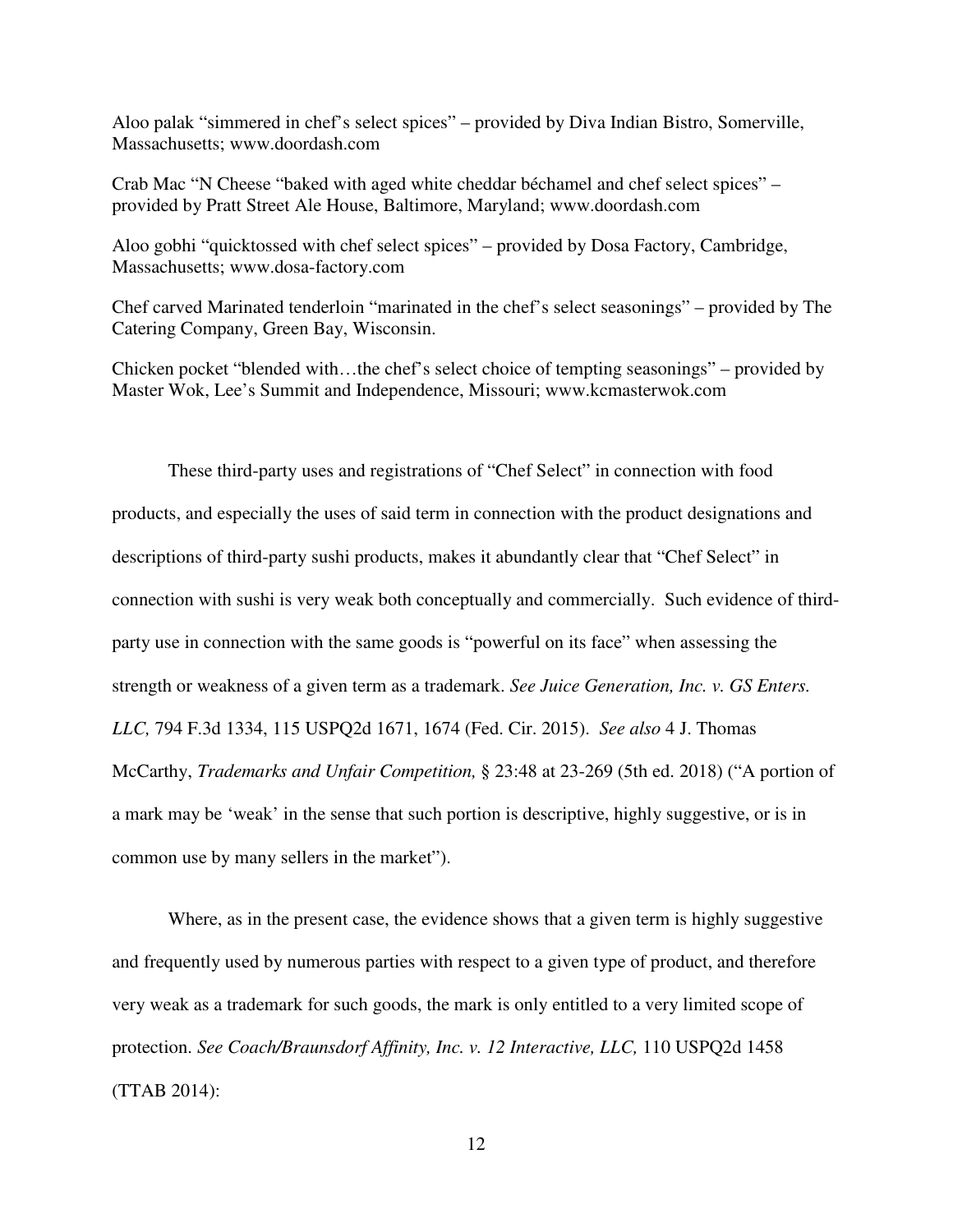It seems both logical and obvious to us that where a party chooses a trademark which is inherently weak, he will not enjoy the wide latitude of protection afforded the owners of strong trademarks. Where a party uses a weak mark, his competitors may come closer to his mark than would be the case with a strong mark without violating his rights. The essence of all we have said is that in the former case there is not the possibility of confusion that exists in the latter case.

110 USPQ2d at 1478, *quoting Sure-Fit Products Company v. Saltzson Drapery Company,* 254

F.2d 158, 117 USPQ 295, 297 (CCPA 1958). *See also In re Huncke & Jochheim,* 185 USPQ 188, 189 (TTAB 1975):

[U]nlike in the case of an arbitrary or unique designation, the addition of other matter to a highly suggestive or descriptive designation, whether such matter be equally suggestive or even descriptive, or possibly nothing more than a variant of the term, may be sufficient to distinguish between them so as to avoid confusion in trade.

Moreover, when the evidence shows that a given mark is very weak with respect to a

particular type of product or service, that mark has a limited scope of protection with respect to

marks that add significant other matter to the weak term for use in connection with the identical

type of product or service. *See Juice Generation, supra* (PEACE & LOVE for restaurant

services and PEACE LOVE AND JUICE and Design for juice bar services); *Coach/Braunsdorf,*

*supra* (PERKS and PERKSPOT both for discount buying services); *Plus Products v. Natural*

*Organics, Inc.*, 204 USPQ 773 (TTAB 1979) (PLUS and NATURE'S PLUS both for vitamins);

*In re Hartz Hotel Services, Inc.*, 102 USPQ2d 1150 (TTAB 2012) (GRAND HOTEL and

GRAND HOTELS NYC, both for hotel services); *In re Hamilton Bank,* 222 USPQ 174 (TTAB

1984) (KEY (stylized) and KEYCHECK, both for banking services).

### B. **The Marks Are Dissimilar When Compared in Their Entireties**

In view of the proven weakness of "Chef Select" in connection with sushi, and the narrow scope of protection to which said term is entitled in connection with such goods, the chef to go<br>select differences between Applicant's stylized, composite mark: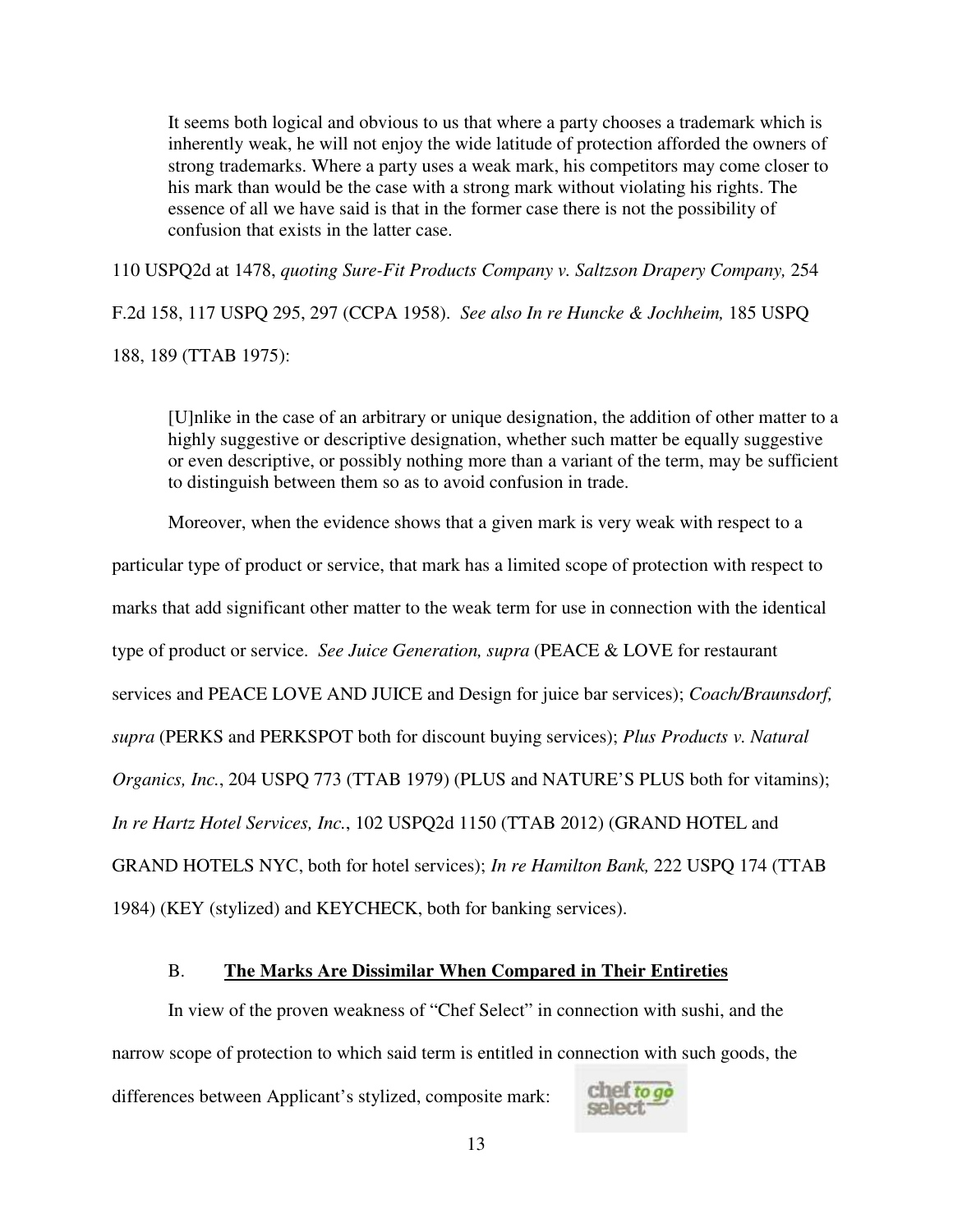and "Chef Select" are clearly sufficient to avoid likelihood of confusion in this case. These differences include the following:

Applicant's mark also includes the phrase "To Go". Even if this phrase is descriptive of the goods, it still adds a connotation to the commercial impression of applicant's mark that is not found in the cited marks. *See Juice Generation*, supra at 1676 (holding that the ruling below paid insufficient heed to the differing connotations of three-word phrase "PEACE LOVE AND JUICE" for juice bar services, and two-word phrase "PEACE AND LOVE" for restaurant services, in view of the evidence of third-party use and registrations of "PEACE AND LOVE" marks in the restaurant field). *See also Hartz Hotel, supra* (no likelihood of confusion between GRAND HOTEL and GRAND HOTELS NYC, both for hotel services).

Moreover, in the present case, Applicant's mark is a stylized design mark, which further distinguishes the mark in ways that are, again, particularly significant given the highly suggestive nature of the shared term "Chef Select". *See In re Hamilton Bank,* 222 USPQ 174 (TTAB 1984) (given the weak nature of "Key" for banking and financial services, "[t]he design element of applicant's mark further reduces the chances of reasonable purchasers being confused into thinking these two marks identify services emanating from the same source.") (no likelihood of confusion between "KEY (stylized)" as follows:  $K = Y$ , and "KEYCHECK", both for banking services).

Here, in Applicant's stylized design mark, the stylized "to go", which appears in relatively eye-catching bright green, is visually interposed between "chef" and "select", i.e. "to go" immediately follows to the right of "chef" on the same line, with "select" on a separate line below. The impression of the stylized "to go" appearing after "chef" and before "select" is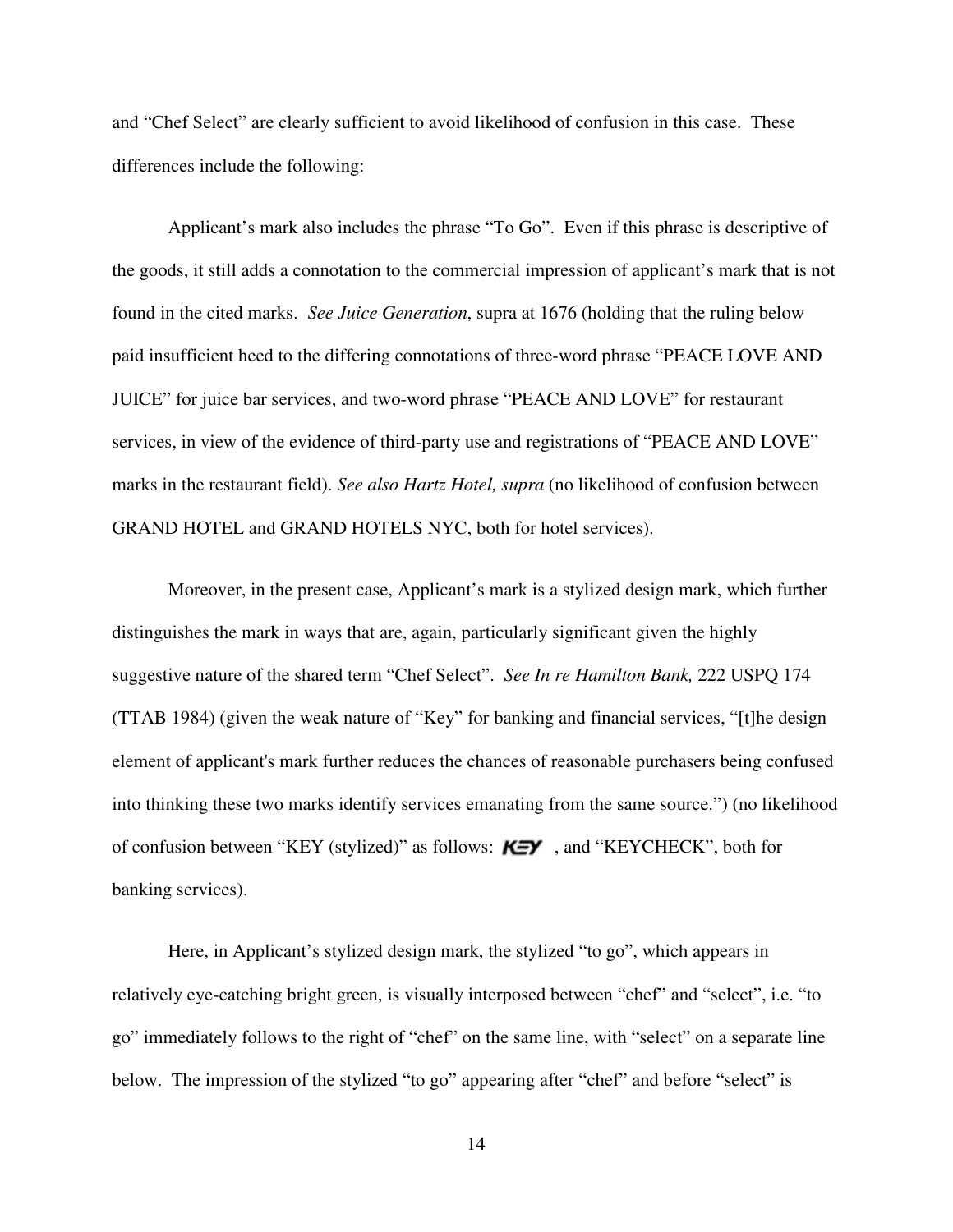further reinforced by the curved gray lines that surround the term "to go" and which open up at the left side of said term where the word "chef" appears. In view of this aspect of Applicant's word-and-design mark, the word element of Applicant's mark could just as easily be perceived as "chef to go select" as "chef select to go", which further distinguishes the mark from the cited mark "Chef Select" *per se*.

Additionally, Applicant's mark also includes a white arrow or triangle in the middle of the letter "o" in "Go", resembling a stylized version of a "play button", itself a well-known cultural symbol connoting music, and digital music in particular. *See e.g.,* the Wikipedia article on media control symbols that is of record (April 14, 2017 Response to Letter of Suspension, Exhibit 3; TSDR pp.  $80 - 84$ ), which illustrates the "play" symbol on page 3 (TSDR p. 82) and notes, on page 4 (TSDR p. 83), that "[i]n popular culture, the play triangle is arguably the most widely used of the media control symbols. In many ways, the symbol has become synonymous with music culture and more broadly the digital download era." Therefore, the inclusion of the play-button symbol adds yet another connotation to applicant's mark that is completely absent from the cited mark consisting of the words "Chef Select" *per se*.

## IV. **Conclusion**

Given the very weak nature of "Chef Select" for sushi and the very narrow scope of protection to which it is entitled, Applicant's mark makes a substantially different commercial impression and is not likely to cause confusion with the mark "Chef Select" *per se*. Applicant therefore respectfully submits that the refusal should be reversed and that the subject application be passed for publication.

15